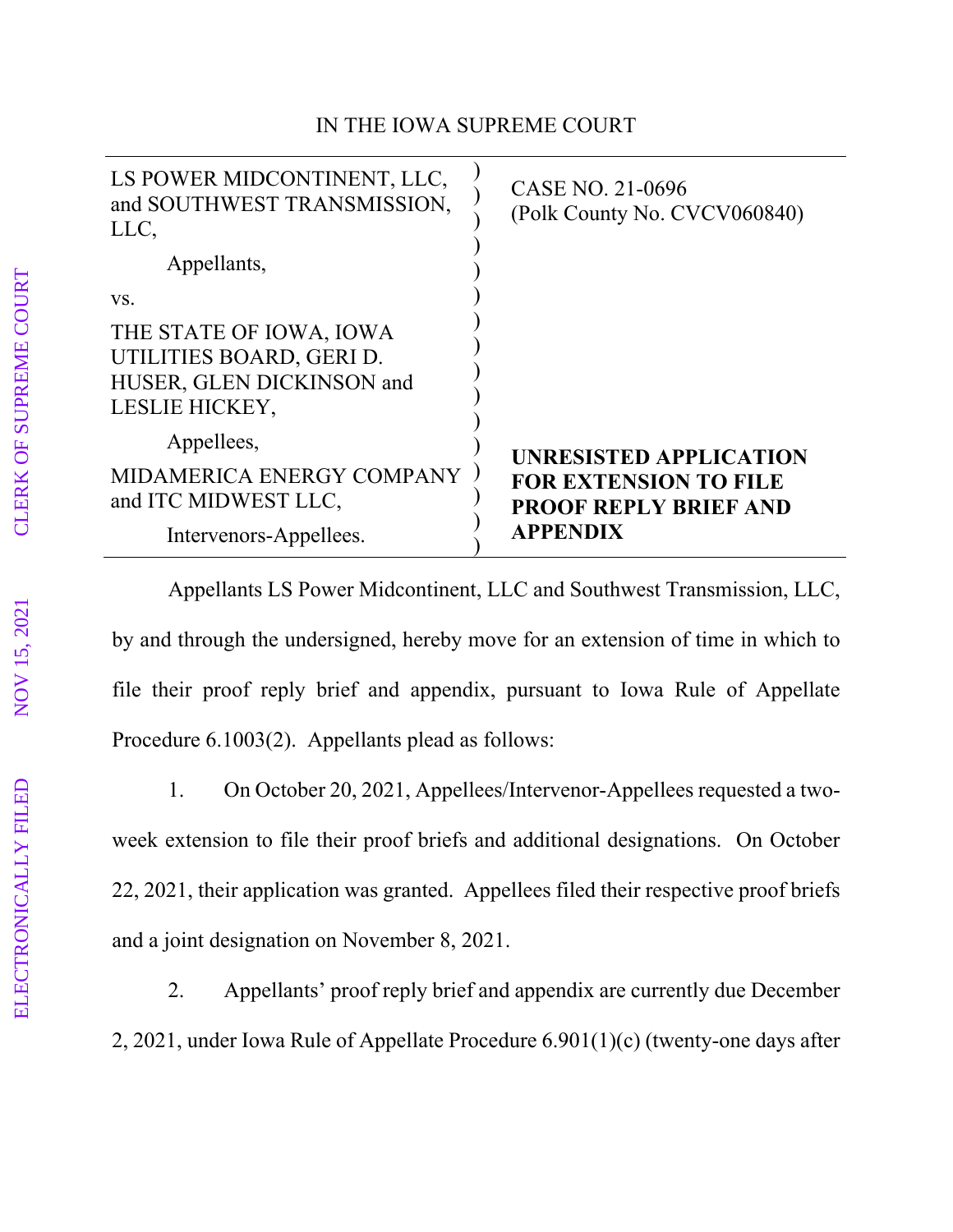service appellee's proof brief) and Iowa Rule of Appellate Procedure 6.702(5) (additional three days), which shortly follows the Thanksgiving holiday.

3. On Wednesday, November 3, 2021, the Notice of Intended Action by the Iowa Utilities Board on Iowa Code section 478.16, the subject of this appeal, was published in the administrative bulletin. Comments are due on November 23, 2021, during briefing for Appellants' proof reply brief and appendix. Additionally, during the briefing period, the undersigned has multiple depositions and a dispositive motion due in other matters.

4. Finally, Appellants have another deadline before the Federal Energy Regulatory Commission of November 30, 2021, for reply comments on an advance notice of proposed rulemaking. Comments are expected to be significant and will take up a great amount of time and energy by Appellants during the briefing period.

5. The need for additional time is further underscored by the necessity of responding to three Appellees' briefs in reply.

6. Appellants request a fourteen-day extension, making Appellants' proof reply brief and appendix due on December 16, 2021.

7. Appellant has conferred with counsel for Appellees. Counsel does not object to the proposed extension.

8. This is Appellants' first application for extension in this case.

2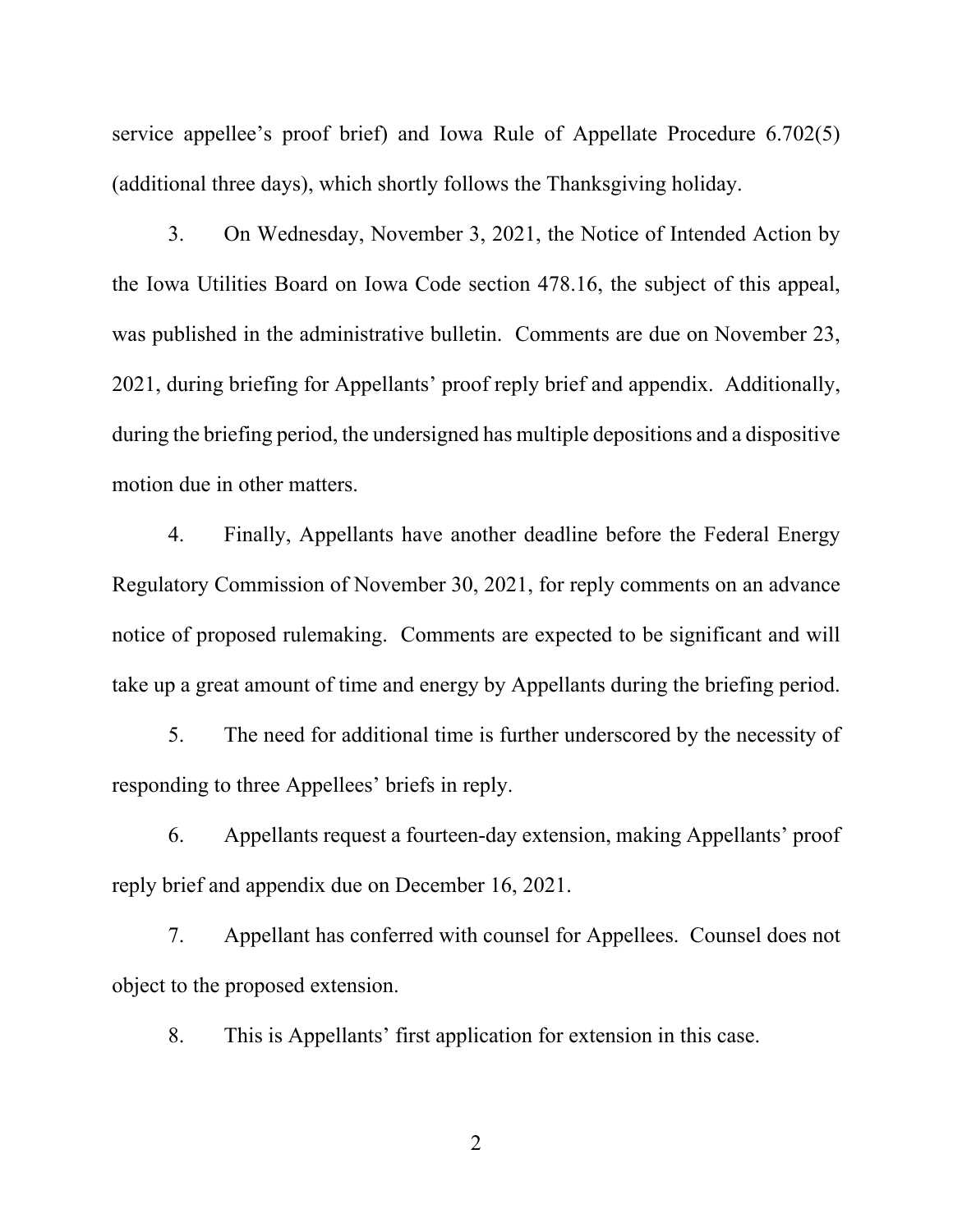WHEREFORE, Appellants respectfully request a two-week extension, to and

including December 16, 2021, in which to file their proof reply brief and appendix.

Respectfully submitted,

BELIN McCORMICK, P.C.

*/s/ Erika L. Bauer*  Charles F. Becker AT0000718 Michael R. Reck AT0006573 Erika L. Bauer AT0013026 666 Walnut Street, Suite 2000 Des Moines, IA 50309-3989 Telephone: (515) 283-4645 Facsimile: (515) 558-0645 Email: cfbecker@belinmccormick.com mrreck@belinmccormick.com elbauer@belinmccormick.com ATTORNEYS FOR APPELLANTS